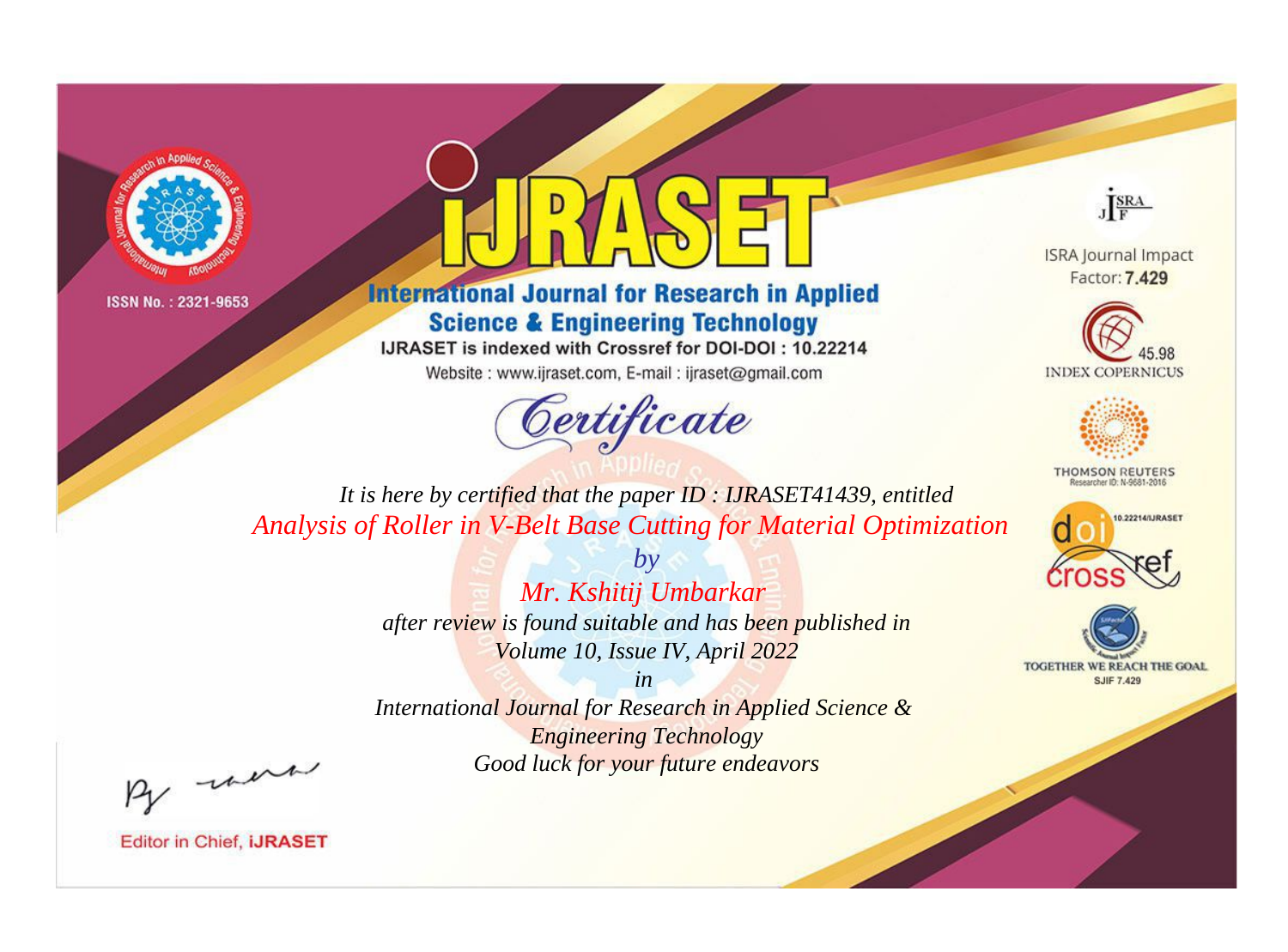



**International Journal for Research in Applied Science & Engineering Technology** 

IJRASET is indexed with Crossref for DOI-DOI: 10.22214

Website: www.ijraset.com, E-mail: ijraset@gmail.com



JERA

**ISRA Journal Impact** Factor: 7.429





**THOMSON REUTERS** 



TOGETHER WE REACH THE GOAL **SJIF 7.429** 

*It is here by certified that the paper ID : IJRASET41439, entitled Analysis of Roller in V-Belt Base Cutting for Material Optimization*

> *by Mr. Abhinav Bhasharkar after review is found suitable and has been published in Volume 10, Issue IV, April 2022*

> > *in*

*International Journal for Research in Applied Science & Engineering Technology Good luck for your future endeavors*

By morn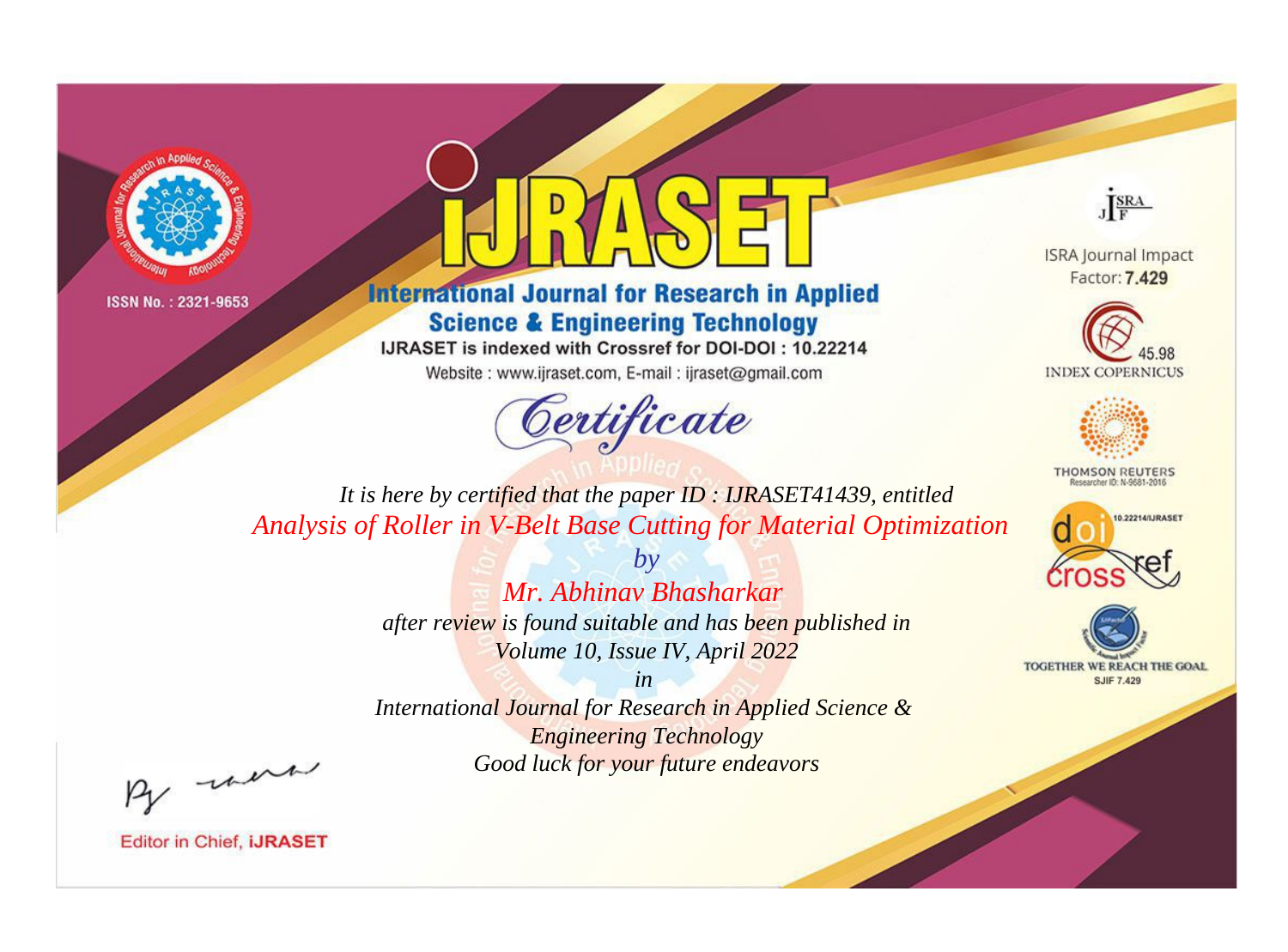



**International Journal for Research in Applied Science & Engineering Technology** 

IJRASET is indexed with Crossref for DOI-DOI: 10.22214

Website: www.ijraset.com, E-mail: ijraset@gmail.com





**ISRA Journal Impact** Factor: 7.429





**THOMSON REUTERS** 



TOGETHER WE REACH THE GOAL **SJIF 7.429** 

*It is here by certified that the paper ID : IJRASET41439, entitled Analysis of Roller in V-Belt Base Cutting for Material Optimization*

> *by Mr. Himanshu Pachpute after review is found suitable and has been published in Volume 10, Issue IV, April 2022*

> > *in*

*International Journal for Research in Applied Science & Engineering Technology Good luck for your future endeavors*

By morn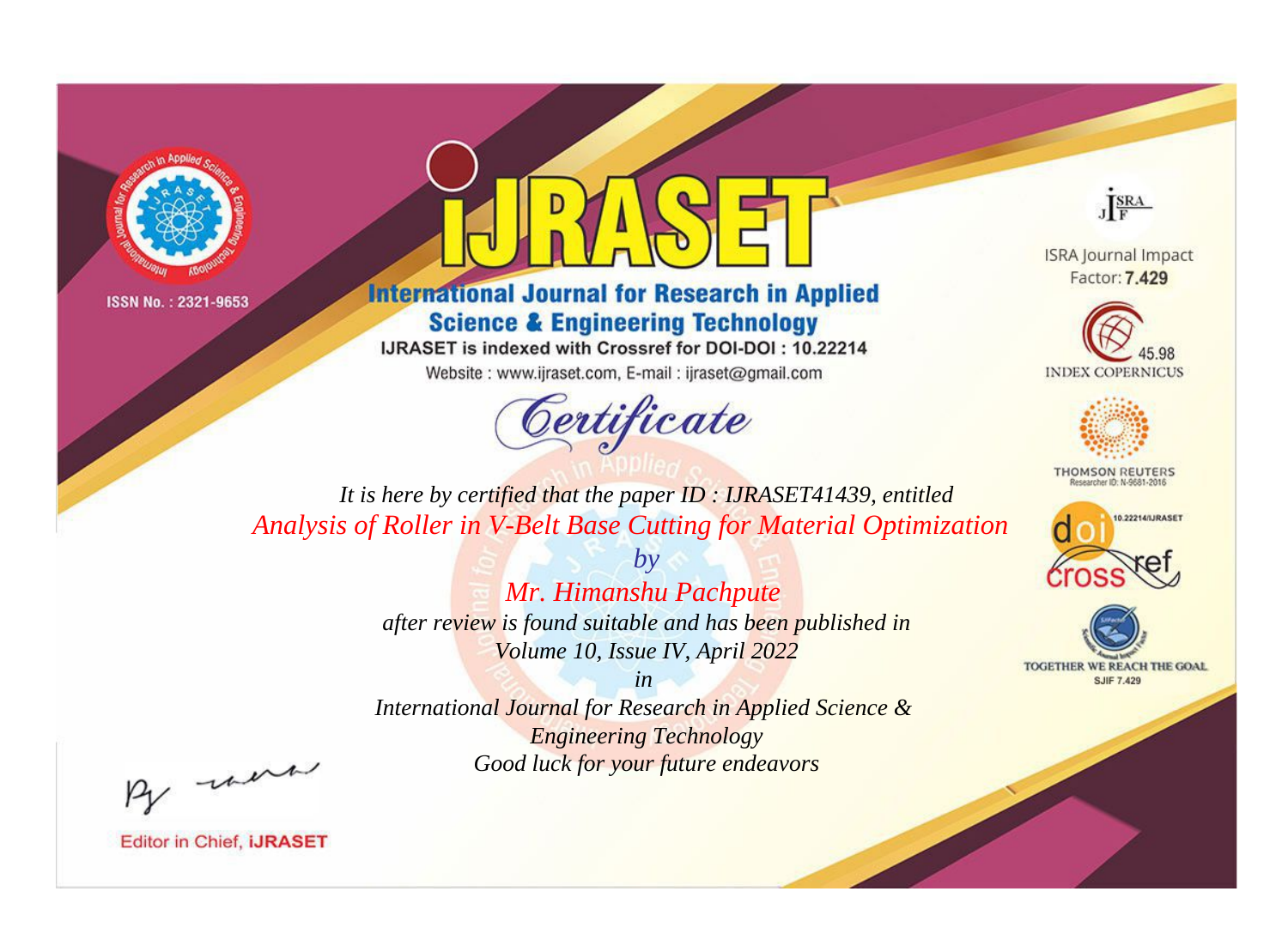



**International Journal for Research in Applied Science & Engineering Technology** 

IJRASET is indexed with Crossref for DOI-DOI: 10.22214

Website: www.ijraset.com, E-mail: ijraset@gmail.com



JERA

**ISRA Journal Impact** Factor: 7.429





**THOMSON REUTERS** 



TOGETHER WE REACH THE GOAL **SJIF 7.429** 

It is here by certified that the paper ID: IJRASET41439, entitled Analysis of Roller in V-Belt Base Cutting for Material Optimization

> Ku. Savi Dhomne after review is found suitable and has been published in Volume 10, Issue IV, April 2022

 $b\nu$ 

 $in$ International Journal for Research in Applied Science & **Engineering Technology** Good luck for your future endeavors

By morn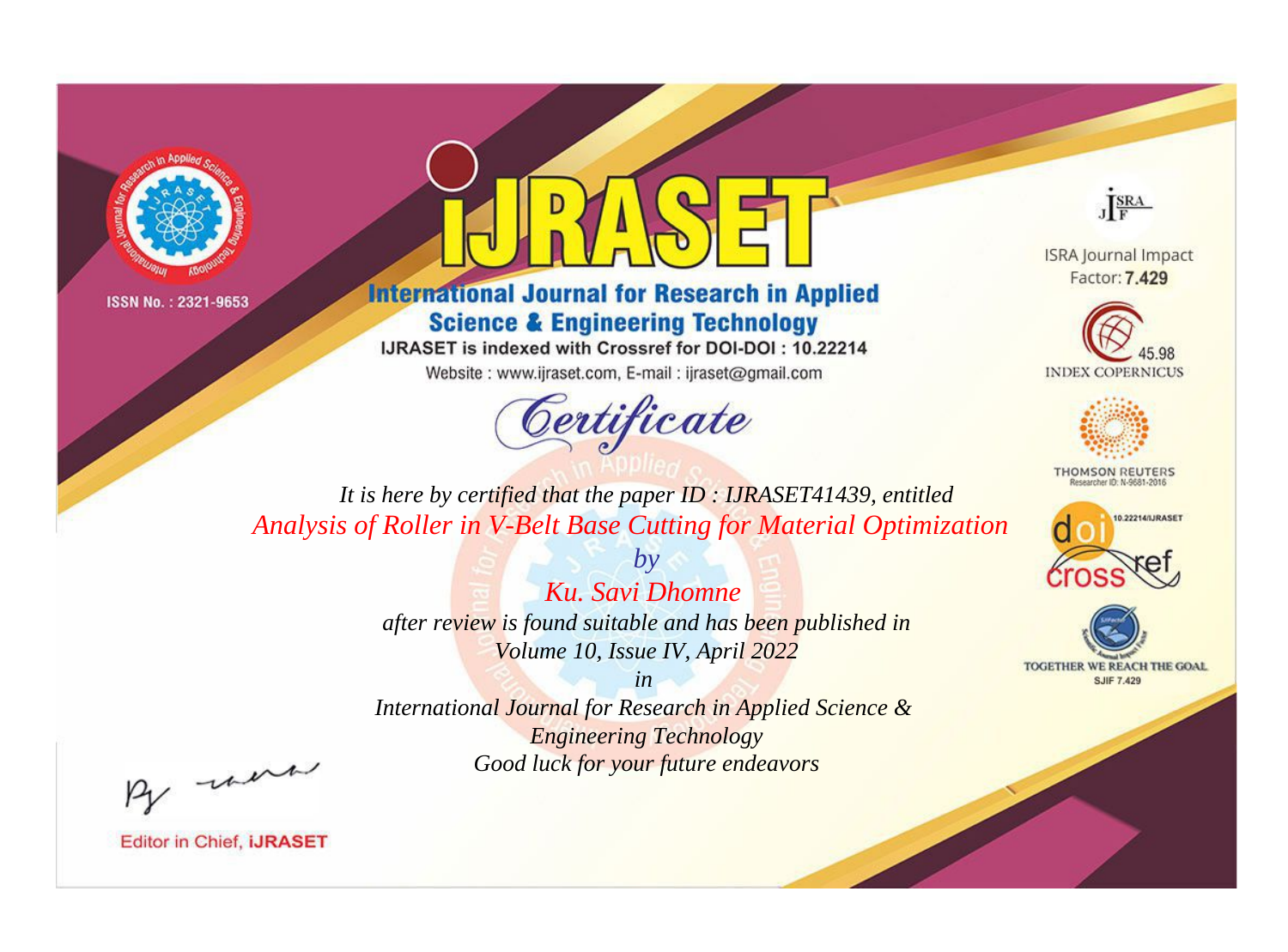



**International Journal for Research in Applied Science & Engineering Technology** 

IJRASET is indexed with Crossref for DOI-DOI: 10.22214

Website: www.ijraset.com, E-mail: ijraset@gmail.com





**ISRA Journal Impact** Factor: 7.429





**THOMSON REUTERS** 



TOGETHER WE REACH THE GOAL **SJIF 7.429** 

*It is here by certified that the paper ID : IJRASET41439, entitled Analysis of Roller in V-Belt Base Cutting for Material Optimization*

> *by Mr. Sudhanshu Shamkuwar after review is found suitable and has been published in Volume 10, Issue IV, April 2022*

> > *in*

*International Journal for Research in Applied Science & Engineering Technology Good luck for your future endeavors*

By morn